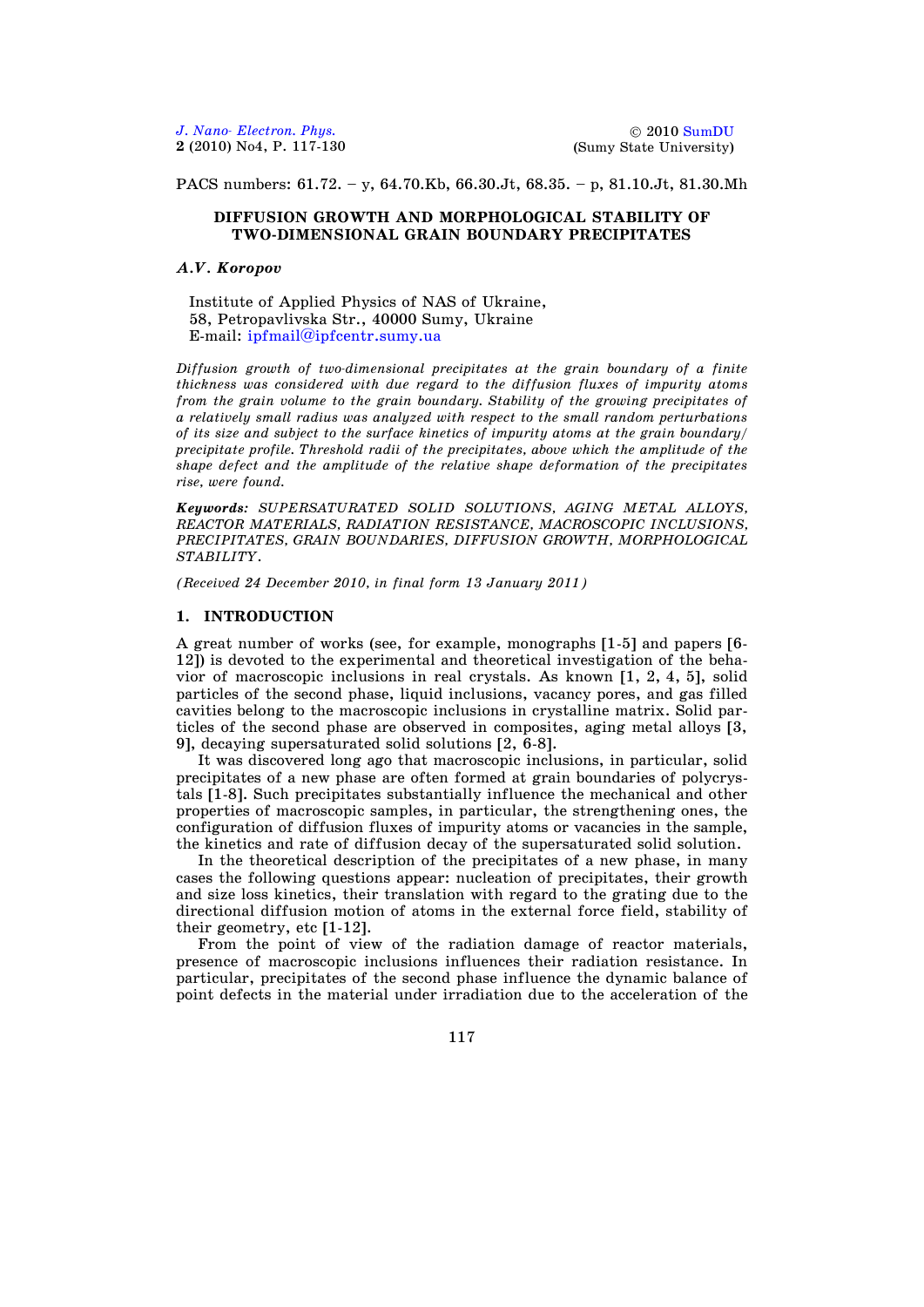point defect recombination at interphase boundaries, and, correspondingly, the swelling, distribution, and porosity parameters [5]. More specifically, precipitates of the second phase lead to the decrease in the average concentrations of point defects, and thereby, they impede nucleation and growth of vacancy pores [5]. When changing the precipitate morphology, their power as the point defect sink changes, and this, in turn, can influence behavior of the material under irradiation [5].

 In the present work we theoretically consider diffusion growth of solid two-dimensional precipitate of a new phase at the grain boundary with a finite thickness  $\delta$  by taking into account the surface growth kinetics on the lateral surface of precipitate and diffusion fluxes of impurity atoms from the grain volume to the grain boundary. Moreover, morphological stability of such precipitate is analyzed in linear approximation. High symmetry of the considered problem allows to obtain all final formulas in closed form that makes their physical analysis substantially easier.

# **2. MAIN CORRELATIONS**

Diffusion equation of impurity atoms in the grain boundary, which is considered as a uniform isotropic layer with thickness  $\delta$  [13-16], round precipitate of a new phase with regard to diffusion fluxes of impurity atoms from the grain volume to the grain boundary will be written in the form

$$
\frac{\partial n_B}{\partial t} = D_B \Delta n_B + \frac{2I_V}{\delta} \,. \tag{1}
$$

Here  $n_B$  is the volume density of impurity atoms in the grain boundary (twodimensional density of impurity atoms is  $n_S = n_B \delta$ ;  $D_B$  is the coefficient of the grain boundary diffusion, i.e. the volume diffusion coefficient of impurity atoms in the grain boundary (in the layer with thickness  $\delta$ ),  $I_V$  is the diffusion flux of impurity atoms from the grain volume to the grain boundary; factor 2 near  $I_V/\delta$  takes into account bilateral diffusion supply of impurity atoms to the grain boundary.

 We will consider plane cylindrical precipitate of a new phase with a constant height  $h > \delta$  and base radius  $R = R(t)$ , which is crossed by the grain boundary, and plane faces of the precipitate are parallel to the grain boundary (see Fig. 1).

 Flux of impurity atoms from the grain volume to the grain boundary in a steady (quasi-steady) state will be written in the form

$$
I_V = D_V \frac{(\bar{n}_V - n_{VB})}{d/2} \,. \tag{2}
$$

Here  $D_V$  is the diffusion coefficient of impurity atoms in the grain volume; *d* is the characteristic lateral grain size;  $\bar{n}_V$  is the density of impurity atoms in the grain volume;  $n_{VB}$  is the density of impurity atoms in the grain volume near the grain boundary. We assume that the grain size *d* considerably exceeds the precipitate sizes, i.e.  $d \gg h$ ,  $d \gg R$ . We can neglect the change of the density  $n_B$  over the grain boundary thickness  $\delta$ , as it is usually done [15, 16], if inequality  $\partial^2/D_B \ll d^2/4D_V$  holds.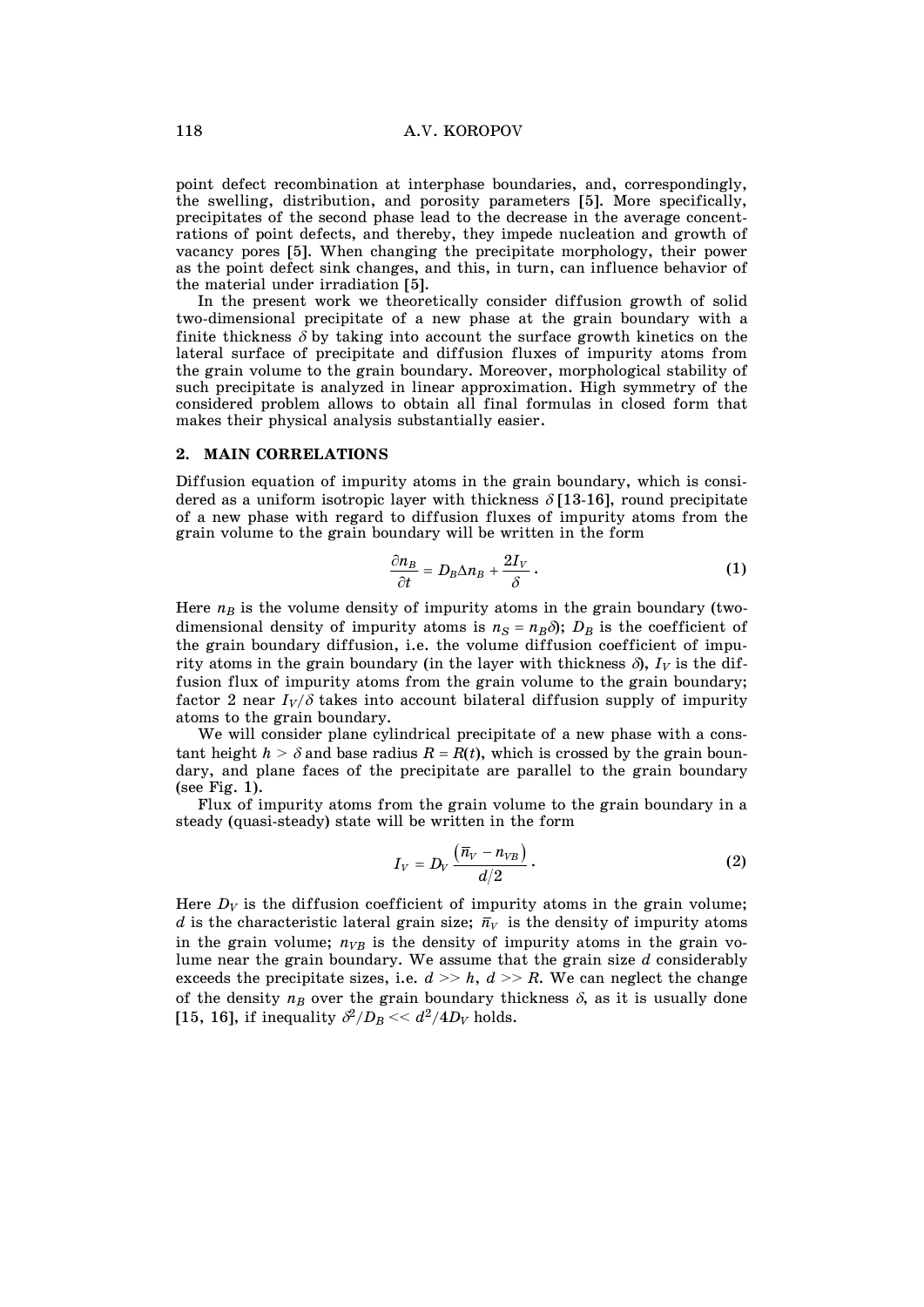

*Fig. 1 – Schematic representation of plane cylindrical precipitate of a new phase placed on the grain boundary of a finite thickness* G*. B is the grain boundary; V is the grain volume;*  $I_B$  *is the diffusion flux of impurity atoms in the grain boundary;*  $n_V$  *is the density of impurity atoms in the grain volume. Meaning of other notations is explained in the text* 

In the conditions of thermodynamic equilibrium,  $n_{VB} \equiv n_{VB}^{\text{eq}}$  is found by equating the chemical potential of impurity atom in the grain volume near the grain boundary  $\mu_{VB}$  and the chemical potential of impurity atom in the grain boundary  $\mu_B$  ( $\mu_{VB} = \mu_B$ ). In the approximation of weak solutions

$$
\mu_{VB} = kT \ln \left( n_{VB}^{\text{eq}} / N_0 \right) + \psi_V \left( P, T \right), \tag{3}
$$

$$
\mu_B = kT \ln \left( n_B / N_0 \right) + \psi_B \left( P, T \right), \tag{4}
$$

where  $k$  is the Boltzmann constant;  $N_0$  is the density of lattice sites in the grain material;  $\psi_{V,B}(P, T)$  are the functions depending on the pressure *P* and temperature  $T$  (see [17]). Finally, we obtain

$$
n_{VB}^{\text{eq}} = C n_B, \ C = \exp\left[ \left( \psi_B - \psi_V \right) / kT \right]. \tag{5}
$$

More general boundary condition for determination of the density  $n_{VR}$ , as well as the flux  $I_V$  (formula (2)), is formulated taking into account the surface kinetics of impurity atoms (see [2]) on the grain/grain boundary surface. Expression for the flux  $I_V$  in addition to the expression (2) will be written in the following form:

$$
I_V = \beta_{VB} \left( n_{VB} - C n_B \right), \tag{6}
$$

where  $\beta_{VB}$  is the surface kinetic coefficient on the grain/grain boundary surface, which characterizes the transition rate of impurity atoms from the grain volume into the grain boundary;  $Cn<sub>B</sub>$  is the equilibrium value of the density  $n_{VB}$  (formula (5)). From equations (2) and (6) we find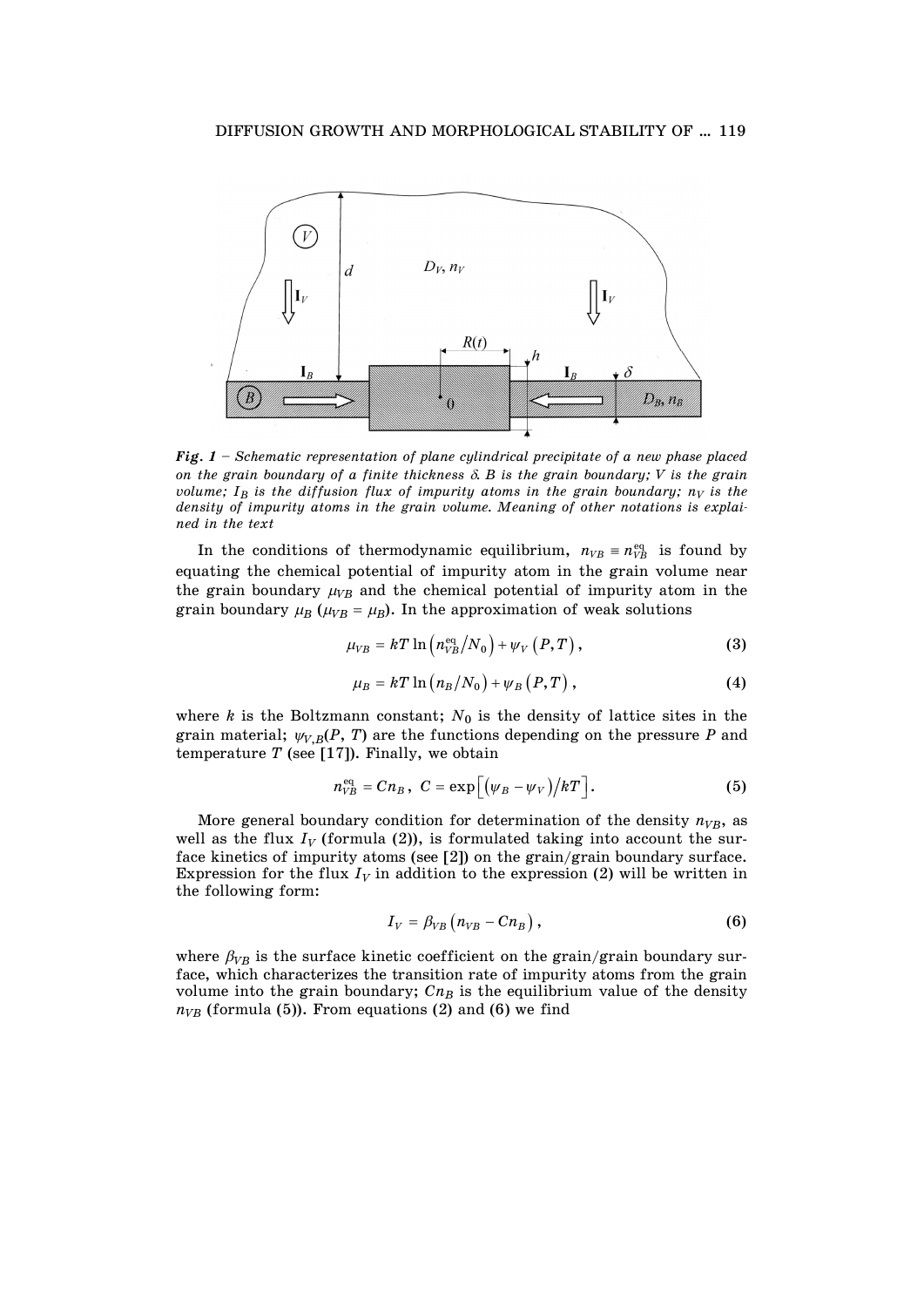$$
I_V = \overline{D}_{VB} \frac{(\overline{n}_V - C n_B)}{d/2}, \qquad (7)
$$

where

$$
\bar{D}_{VB} \equiv \frac{D_V \beta_{VB} d/2}{D_V + \beta_{VB} d/2} \tag{8}
$$

is the effective (with regard to the surface kinetics on the grain/grain boundary surface) diffusion coefficient of impurity atoms in the grain volume.

In quasi-steady approximation  $\partial n_B/\partial t = 0$  (see [6]), and diffusion equation of impurity atoms in the grain boundary  $(1)$  with the flux  $I_V$  determined by formula (7) takes the form

$$
\left(\frac{D_B}{4C\overline{D}_{VB}}d\delta\right)\Delta n_B + \frac{\overline{n}_V}{C} - n_B = 0.
$$
\n(9)

We will assume that far from precipitate of a new phase the thermodynamic equilibrium between impurity atoms (which are in the grain volume near the grain boundary and in the grain boundary itself) exists. Then

$$
\overline{n}_V = C \overline{n}_B , \qquad (10)
$$

where  $\bar{n}_B$  is the density of impurity atoms in the grain boundary far from precipitate of a new phase. Taking into account formula (10), equation (9) takes the form

$$
L_B^2 \Delta n_B - n_B + \overline{n}_B = 0 , \qquad (11)
$$

where

$$
L_B \equiv \left(\frac{D_B}{4C\bar{D}_{VB}}d\delta\right)^{1/2} \tag{12}
$$

is the typical length scale of the problem.

 Boundary conditions for the equation (11) in the case of undistorted precipitate of a new phase in the form of circular cylinder are the following [18-21]:

$$
D_B \frac{\partial n_B}{\partial r}\bigg|_{r=R} = \beta_B \Big[n_B(R) - n_{BR}\Big], \ n_B\big|_{r\to\infty} \to \overline{n}_B. \tag{13}
$$

Here *r* is the distance from the precipitate center in the grain boundary plane;  $n_{BR}$  is the thermodynamically equilibrium value of the density of impurity atoms in the grain boundary near the grain boundary/precipitate surface  $(r = R)$ ;  $\beta_B$  is the surface kinetic coefficient, which characterizes the transition rate of impurity atoms from the grain boundary into precipitate of a new phase. For the value of  $n_{BR}$ , the thermodynamic formula takes place

$$
n_{BR} = n_{B\infty} \exp\left(\Gamma_B/R\right),\tag{14}
$$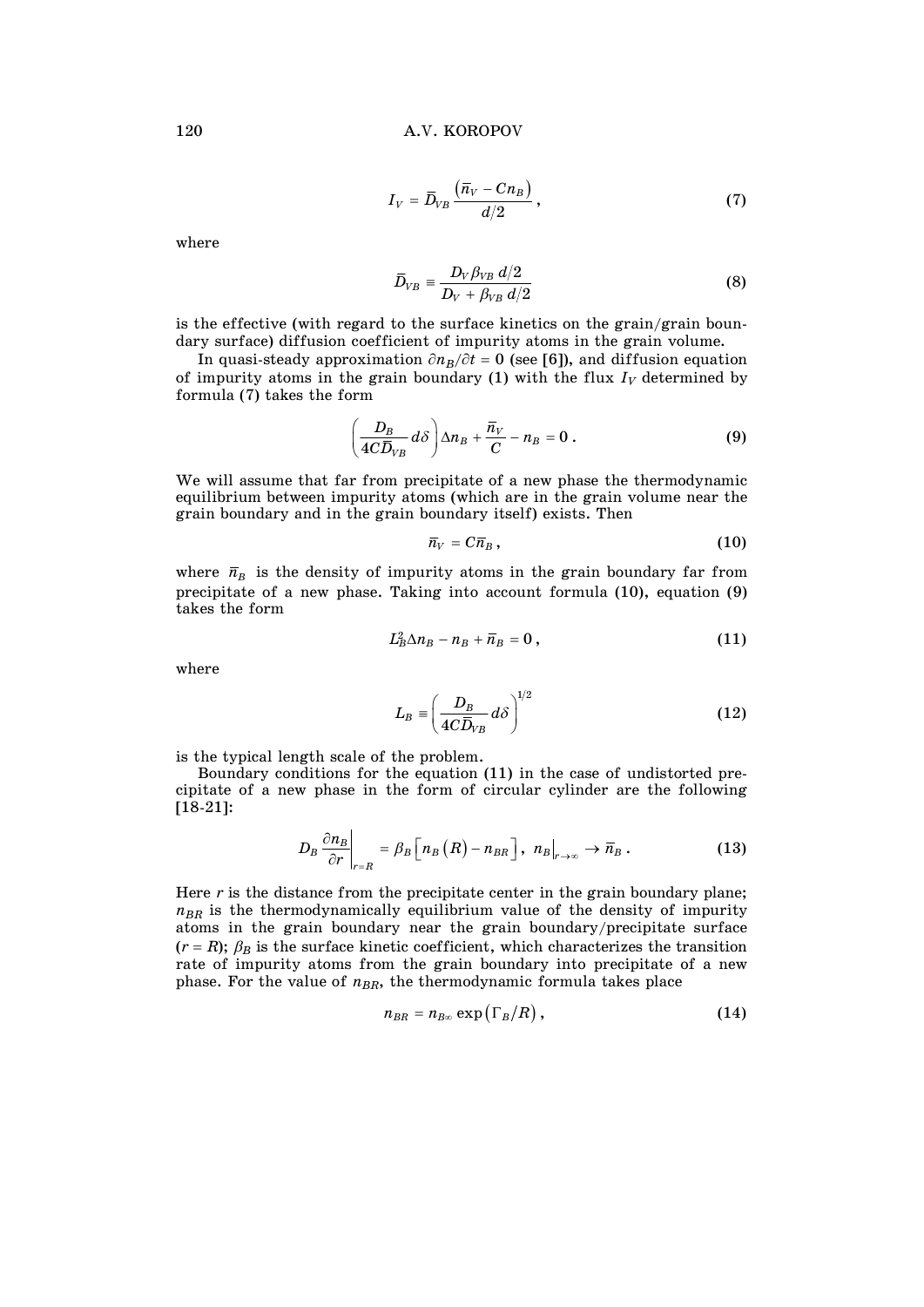where  $n_{B\infty}$  is the value of  $n_{BR}$  near plane grain boundary/precipitate surface  $(R \to \infty)$ ;  $\Gamma_B \equiv \sigma_B \omega / kT$ ;  $\sigma_B$  is the specific interphase energy of the grain boundary/precipitate surface;  $\omega$  is the volume per one impurity atom in precipitate. Further we will consider that the grain boundary is supersaturated by impurity atoms, i.e.  $\bar{n}_B > n_{B\infty}$ .

 Solution of equation (11), which satisfies the boundary conditions (13), can be written as

$$
\psi_B(r) = \psi_{BR} \frac{K_0 \left( r/L_B \right)}{F_0 \left( R/L_B \right)}.
$$
\n(15)

Hereinafter  $\psi_B(r) = n_B(r) - \bar{n}_B$ ;  $\psi_{BR} = n_{BR} - \bar{n}_B$ ;  $K_l(z)$  is MacDonald function of the *l*-th order [22],

$$
F_0(z) = K_0(z) + \frac{D_B}{\beta_B L_B} K_1(z).
$$
 (16)

 Thermodynamically equilibrium density drop of impurity atoms in the grain boundary near precipitate of the radius *R* is the following:

$$
\Delta n_{BR} \equiv (\overline{n}_B - n_{BR}) = n_{B\infty} \Big[ \exp\big(\Gamma_B/R^*\big) - \exp\big(\Gamma_B/R\big) \Big] = -\psi_{BR} \ . \tag{17}
$$

The critical precipitate radius

$$
R^* = \frac{\Gamma_B}{\ln\left(\overline{n}_B/n_{B\infty}\right)}\tag{18}
$$

appears in formula (17) (precipitate with the radius  $R > R^*$  grows up, and with the radius  $R < R^*$  decreases in size).

# **3. DIFFUSION GROWTH RATE OF PRECIPITATE**

Diffusion growth rate of precipitate is proportional to the diffusion flux of impurity atoms  $I_B = -D_B \nabla n_B$  on its lateral surface  $(r = R)$  and is found as

$$
\frac{dR}{dt} = \frac{D_B \omega \delta}{h} \frac{\partial n_B}{\partial r}\bigg|_{r=R} = \frac{D_B \omega \delta}{h} \frac{\partial \psi_B}{\partial r}\bigg|_{r=R}.
$$
 (19)

Explicit expression for *dR/dt* follows from formulas (15), (17), (19) and is of the following form:

$$
\frac{dR}{dt} = \frac{D_B \omega \delta}{h L_B} \frac{K_1 (R/L_B)}{F_0 (R/L_B)} \Delta n_{BR} \,. \tag{20}
$$

If precipitate growth is limited by diffusion of impurity atoms  $(D_B/\beta_B \rightarrow 0)$ , then

$$
\frac{dR}{dt} = \frac{D_B \omega \delta}{h L_B} \frac{K_1 (R/L_B)}{K_0 (R/L_B)} \Delta n_{BR} \,. \tag{21}
$$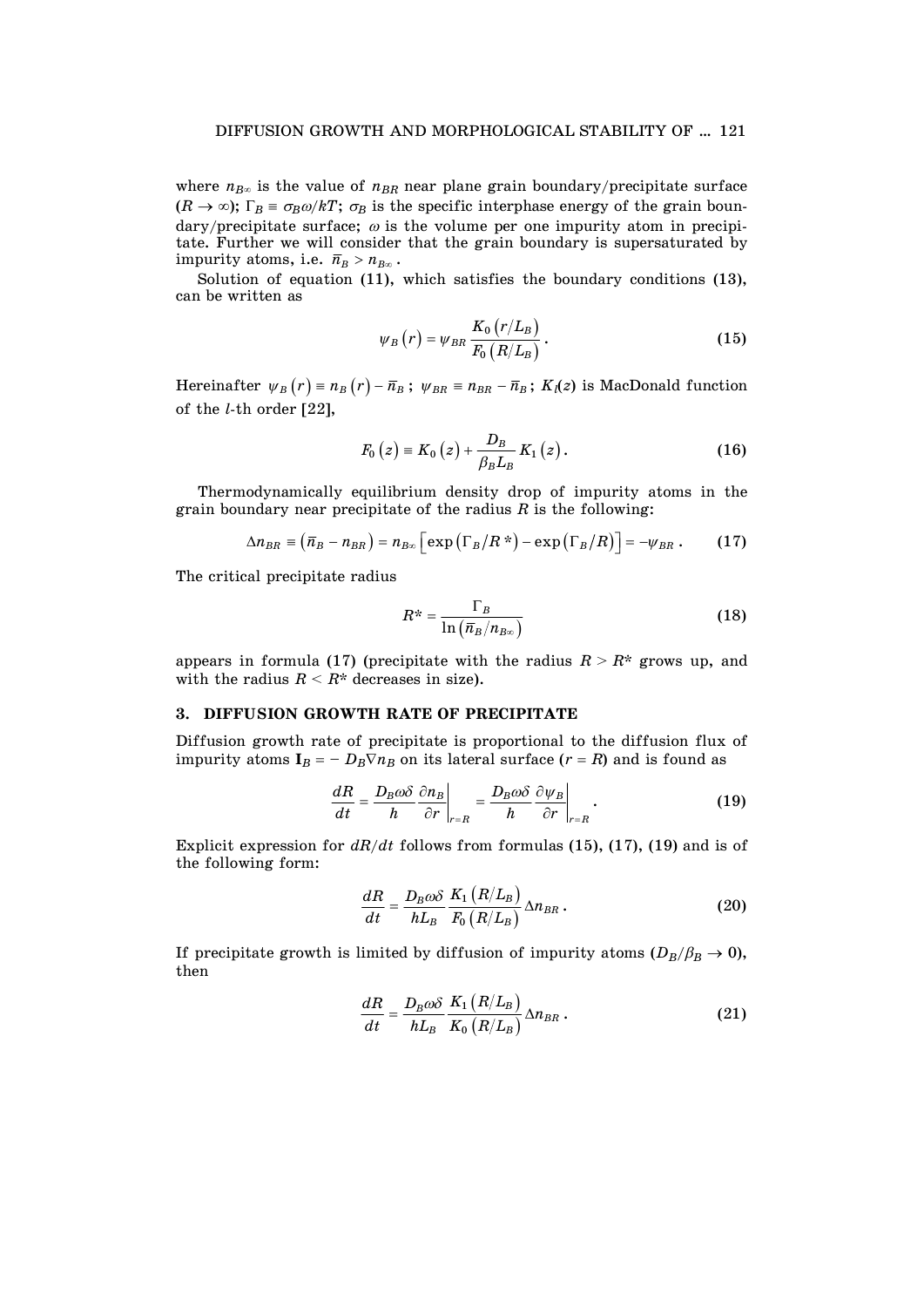If precipitate growth is limited by surface incorporation kinetics of impurity atoms into precipitate  $(D_B/\beta_B \rightarrow \infty)$ , then

$$
\frac{dR}{dt} = \frac{\beta_B \omega \delta}{h} \Delta n_{BR} \,. \tag{22}
$$

 Now consider other limiting cases of the general expression *dR/dt* (20). For precipitate of the sufficiently large radius  $(R \gg L_B)$  from formula (20) we obtain

$$
\frac{dR}{dt} = \frac{\bar{D}_B \omega \delta}{h L_B} \Delta n_{BR} \,, \tag{23}
$$

where

$$
\overline{D}_B = \frac{D_B \beta_B L_B}{D_B + \beta_B L_B} \tag{24}
$$

is the effective (with regard to the surface incorporation kinetics) diffusion coefficient of impurity atoms in the grain boundary. For precipitate of a small radius  $(R \ll L_B)$  we have

$$
\frac{dR}{dt} = \frac{D_B \omega \delta}{h} \frac{\Delta n_{BR}}{RK_0 \left(R/L_B\right) + D_B/\beta_B} \,. \tag{25}
$$

We note that in the case  $R \ll L_B$ 

$$
K_0\left(R/L_B\right) = -\left[\ln\left(R/2L_B\right) + \gamma\right] + \mathcal{O}\left[\left(R/2L_B\right)^2\ln\left(R/2L_B\right)\right],\tag{26}
$$

where  $\gamma = 0.5772...$  is the Euler constant [22].

 Futher, we will assume that radius of precipitate exceeds the critical one  $(R > R^*)$  that corresponds to the growth, not the decrease, of precipitate.

Growth time of precipitate from radius  $R_1$  to radius  $R_2$  in the quasi-steady approximation is found as follows (see formula (19)):

$$
\Delta t\left(R_{1},R_{2}\right)=\int\limits_{R_{1}}^{R_{2}}\frac{dR}{\left(dR/dt\right)}=\frac{h}{D_{B}\omega\delta}\int\limits_{R_{1}}^{R_{2}}\frac{dR}{\psi_{B}'\left(R\right)}\,,\tag{27}
$$

where  $\psi'_{B}(R) \equiv \frac{d\psi_{B}(r)}{dr}$  $\overline{a}$  $L_B'(R) = \frac{a \psi_B}{I}$ *r R*  $\left( R \right) \equiv \frac{d \psi_B \left( r \right)}{dr}$ .

 At first, consider the case of small supersaturations of a solid solution of impurity atoms in the grain boundary

$$
\Delta_B = \frac{\overline{n}_B - n_{B\infty}}{n_{B\infty}} \ll 1. \tag{28}
$$

In this case

$$
\frac{\Gamma_B}{R^*} = \Delta_B \ll 1, \ \frac{\Gamma_B}{R} < \frac{\Gamma_B}{R^*} < 1. \tag{29}
$$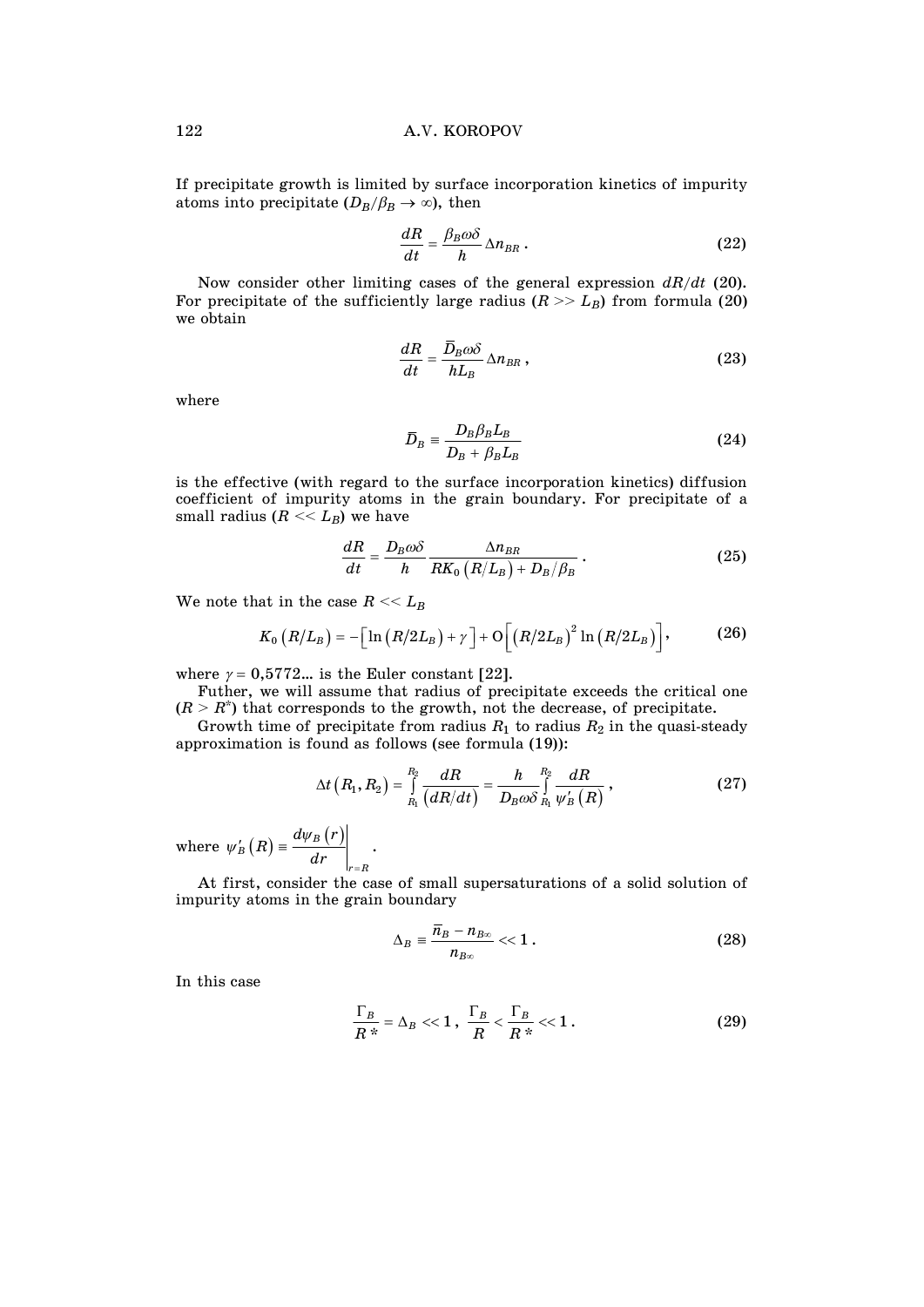For precipitate of a small radius  $(R \ll L_B)$  at an arbitrary value of  $D_B/\beta_B$ , we write formula (25) with regard to (17) and (29) in the form

$$
\frac{dR}{dt} = \frac{\Gamma_B D_B n_{B\infty} \omega \delta}{h \left( K_0 R + D_B / \beta_B \right)} \left( \frac{1}{R^*} - \frac{1}{R} \right),\tag{30}
$$

where

$$
K_0 \equiv K_0 \left( R / L_B \right). \tag{31}
$$

Assuming that  $K_0$  weakly (logarithmically) depends on the  $R$  (see formula (26)), from formulas (27) and (30) we find

$$
\Delta t\left(R_1,R_2\right) = t_0 \left\{\frac{u_2^2 - u_1^2}{2} + \left(1 + \frac{D_B/\beta_B}{K_0 R^*}\right) \left[ \left(u_2 - u_1\right) + \ln\left(\frac{u_2 - 1}{u_1 - 1}\right) \right] \right\},\qquad(32)
$$

where dimensionless initial and finite precipitate radii  $u_1 = R_1/R^*$  and  $u_2 = R_2/R^*$ , respectively, are introduced, and

$$
t_0 = \frac{hK_0 R^{*3}}{\Gamma_B D_B n_{B\infty} \omega \delta} \tag{33}
$$

is the typical time of diffusion change of the precipitate size.

For precipitate of a large radius  $(R \gg L_B)$  in the case of small supersaturations (28), (29), formulas (17), (23), and (27) give

$$
\Delta t (R_1, R_2) = t_1 \left[ (u_2 - u_1) + \ln \left( \frac{u_2 - 1}{u_1 - 1} \right) \right],
$$
 (34)

where

$$
t_1 \equiv \frac{hL_B R^{2}}{\Gamma_B \overline{D}_B n_{B\infty} \omega \delta} \,. \tag{35}
$$

 Comparison of formulas (22) and (23) shows: if precipitate growth is limited by surface incorporation kinetics of impurity atoms into precipitate (*R* is arbitrary,  $\Delta_B \ll 1$ ), then formula (34) remains valid, and in formula (35) we should replace  $\bar{D}_B/L_B$  by  $\beta_B$ . In this case, precipitate, obviously, "does not feel" diffusion length of impurity atoms in the grain boundary, which is different for precipitates of small  $(R \ll L_B)$  and large  $(R \gg L_B)$  radii.

 We note that in formulas (32) and (34) there is a term proportional to  $\ln((u_2-1)/(u_1-1))$ , i.e.  $\Delta t(R_1, R_2)$  has logarithmic singularity at  $R_1 \rightarrow R^*$  $(u_1 \rightarrow 1)$ . Presence of this divergence is connected with the fact that in the general case rate  $dR/dt$  (formula (20)) is proportional to  $\Delta n_{BR}$  (expression (17)) and goes to zero at  $R = R^*$ .

 We will also present the growth times of precipitate in the case of large supersaturations of a solid solution of impurity atoms in the grain boundary  $(\bar{n}_B \gg n_{BR})$ .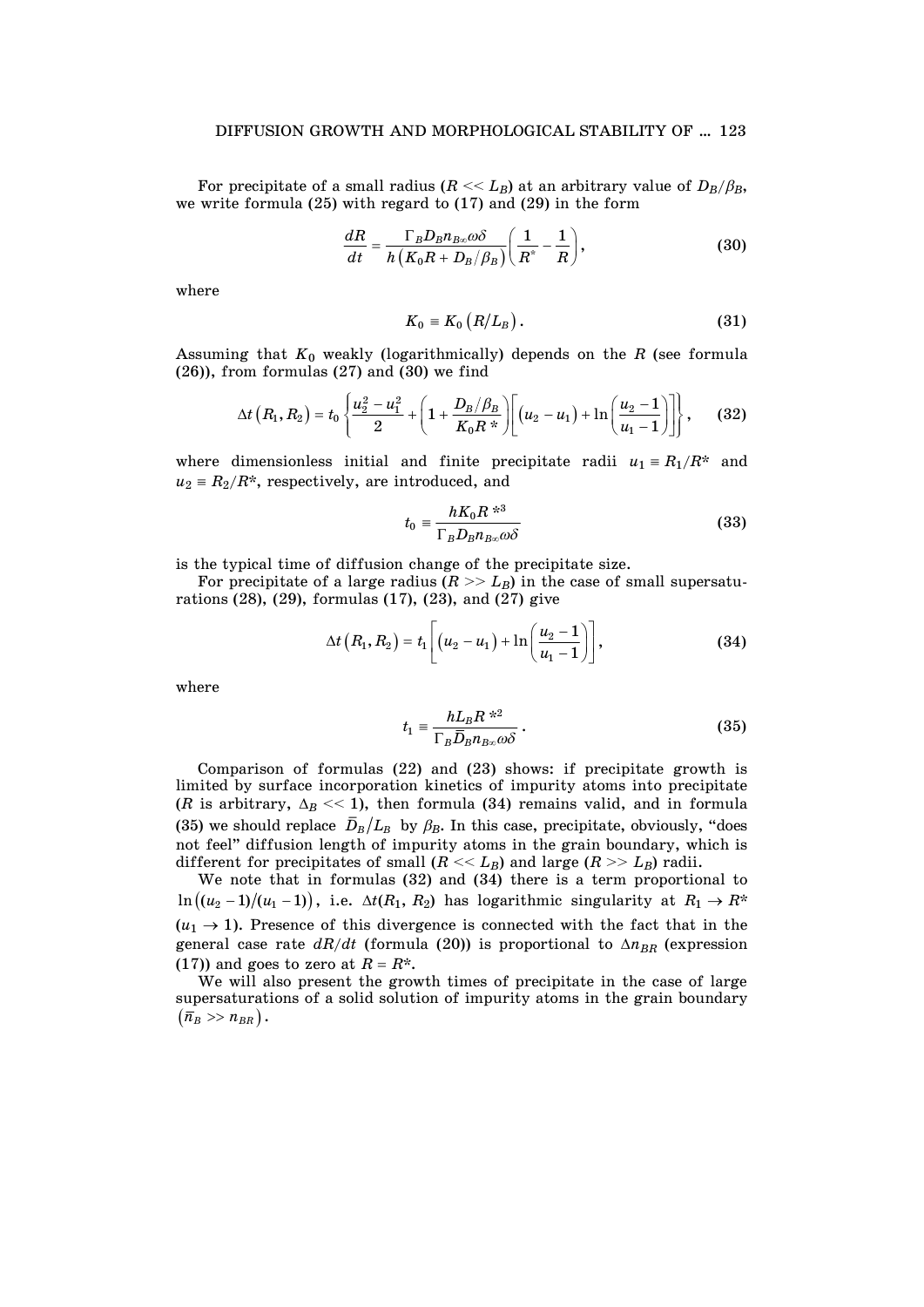# 124 A.V. KOROPOV

1. Precipitate of a small radius ( $R \ll L_B$ ), ratio  $D_B/\beta_B$  is arbitrary:

$$
\Delta t (R_1, R_2) = \frac{h K_0 R^{2/2}}{D_B \overline{n}_B \omega \delta} \left[ \frac{u_2^2 - u_1^2}{2} + \frac{D_B/\beta_B}{K_0 R^{2/2}} (u_2 - u_1) \right].
$$
 (36)

2. Precipitate of a large radius  $(R \gg L_B)$ :

$$
\Delta t\left(R_1, R_2\right) = \frac{hL_B R^*}{\bar{D}_B \bar{n}_B \omega \delta} \left(u_2 - u_1\right). \tag{37}
$$

 3. Precipitate growth is limited by surface incorporation kinetics of impurity atoms into precipitate, *R* is arbitrary:

$$
\Delta t\left(R_1, R_2\right) = \frac{hR^*}{\beta_B \overline{n}_B \omega \delta} \left(u_2 - u_1\right). \tag{38}
$$

We note that in the cases of (37) and (38) precipitate grows with a constant rate  $dR/dt = \text{const.}$ 

# **4. LINEAR ANALYSIS OF THE MORPHOLOGICAL STABILITY OF PRECIPITATE**

We will analyze the stability of a circular precipitate during its growth (the morphology stability) as it was performed for small islands under deposition of material on the crystal surface [20, 21]. Methods of such analysis with regard to the stability problems of a growth form are stated in a number of publications [23-29] starting from the classical work by Mullins and Sekerka.

 Assuming that perturbation of a circular precipitate is small, we consider it as a superposition of circular harmonics  $exp(i l\varphi), l \ge 1$ :

$$
R(\varphi, t) = R(t) + \sum_{l \geq 1} \xi_l(t) \exp\left(i l \varphi\right).
$$
 (39)

Here  $R(\varphi, t)$  is the type of the perturbed precipitate boundary in the polar coordinate system with the origin in the precipitate center; *l* is the number of harmonic;  $\xi$  is the small perturbance amplitude corresponding to the *l*-th harmonic  $(\xi \ll R)$ ;  $\varphi$  is the polar angle. In (39) we neglect the precipitateshape distortion, which is, in fact, the cylindrical one,  $\sim \exp(iqz)$  along the cylinder axis *z*. Such neglect suggests that the precipitate height *h*, anyway, is substantially less than its radius  $R(h \ll R)$ . Being limited only by the linear analysis of the stability, in further formulas we will omit the terms with  $\zeta/R \ll 1$  in the power higher the first one. Since all the problem equations are linear, it is enough to investigate the precipitate-shape distortion described by the single circular harmonic  $exp(i l\varphi)$ , not by their superposition  $\Sigma_l \xi_l \exp(il\varphi)$ .

 Curvature of the precipitate boundary for the perturbation of the form  $\xi_l$  exp( $il\varphi$ ) is the following:

$$
K = \frac{1}{R} + (l^2 - 1)\frac{\xi_l}{R^2} \exp\left(i l \varphi\right),\tag{40}
$$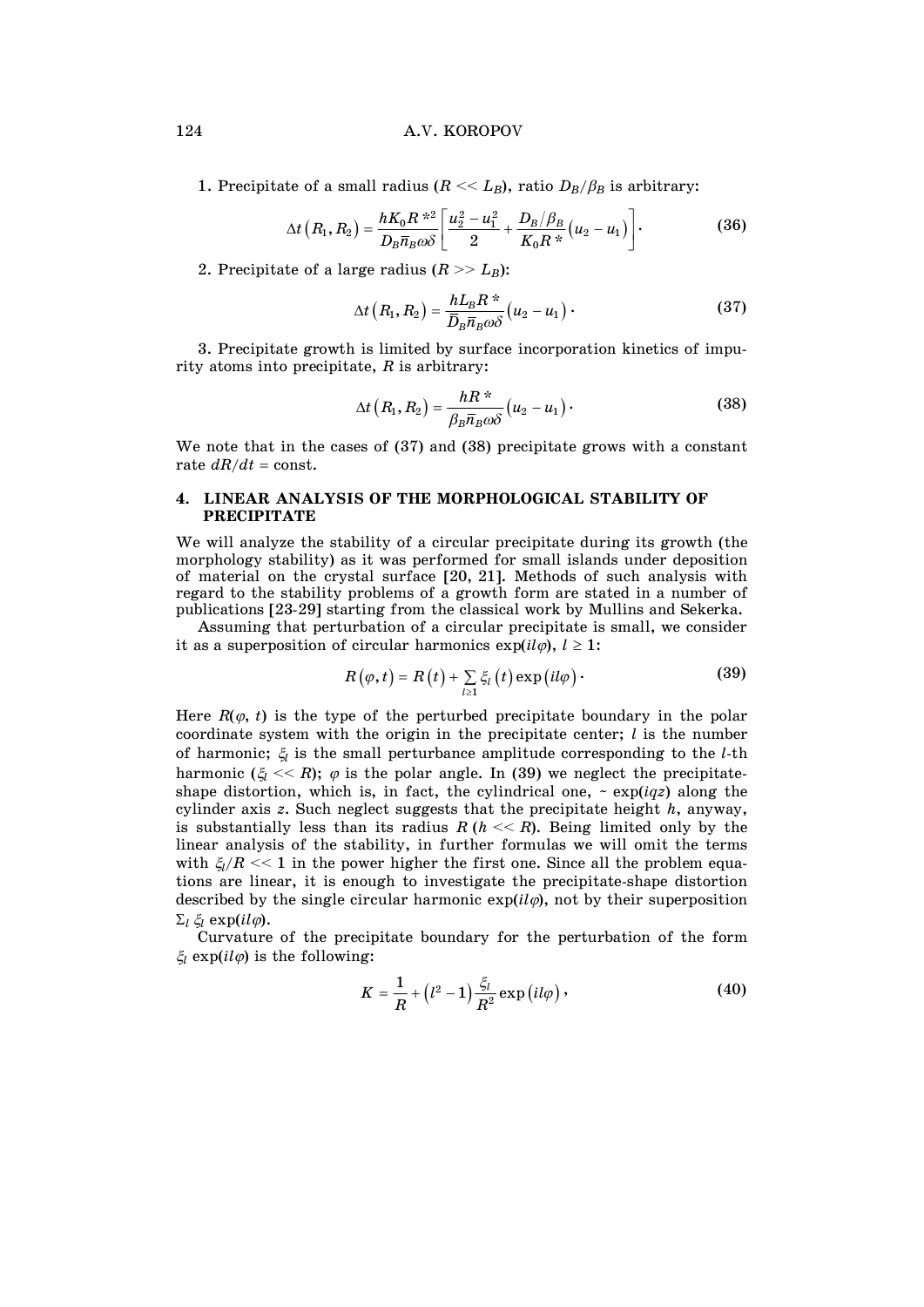where  $1/R$  is the curvature value for the precipitate of undisturbed circular shape. Boundary condition, which is similar to the first one from conditions (13), should be written on the true, i.e. the disturbed precipitate boundary  $R(\varphi, t) = R(t) + \xi_l(t) \exp(i l \varphi)$ . This condition has the following form:

$$
D_B \frac{\partial n_B}{\partial r}\bigg|_{r=R(\varphi,t)} = \beta \Bigg[ n \Big[ n \Big] - n \Big[ n \Big] \exp\left(\Gamma_B K\right) \Big]_{r=R(\varphi,t)}.
$$
 (41)

 Solution of the diffusion equation of impurity atoms (11), which satisfies the condition (41) on the disturbed precipitate boundary and the condition  $\psi_B \to 0$  at  $r \to \infty$ , can be written as

$$
\psi_B\left(\rho,\varphi\right) = \psi_{BR}\frac{K_0\left(\rho\right)}{F_0\left(a\right)} + \left[\psi_{BR}\frac{F_1\left(a\right)}{F_0\left(a\right)}a + \left(l^2-1\right)\frac{\Gamma_B n_{BR}}{R}\right]\frac{K_l\left(\rho\right)}{F_l\left(a\right)}\frac{\xi_l}{R}\exp\left(il\varphi\right) \cdot (42)
$$

Here  $\rho = r/L_B$ ;  $a = R/L_B$ ; and the introduced functions  $F_l(a)$  are defined by the correlations

$$
F_l(a) \equiv K_l(a) + \frac{D_B}{\beta_B L_B} \Big| K'_l(a) \Big| \,.
$$

Displacement velocity of the precipitate boundary (its *r*-th component) is

$$
V_r = \frac{D_B \omega \delta}{h} \frac{\partial \psi_B}{\partial r}\bigg|_{r = R(\varphi, t)}.
$$
\n(44)

On the other hand, obviously,

$$
V_r = \frac{\partial R(\varphi, t)}{\partial t} = \dot{R}(t) + \dot{\xi}_l(t) \exp\left(i l \varphi\right).
$$
 (45)

Equating expression (44) with the obtained function  $\psi_B(\rho, \varphi)$  (formula (42)) and expression (45), we find formula (20) for  $\dot{R}(t) = dR/dt$  and formula for the amplitude increment  $\xi_l(t)$ 

$$
v_{l} \equiv \frac{d}{dt} \ln \left[ \xi_{l} \left( t \right) \right] = \frac{\dot{\xi}_{l}}{\xi_{l}} , \qquad (46)
$$

$$
v_{l} = \frac{D_{B}\omega\delta}{hL_{B}} \left[ G_{B}\phi_{l}\left(a\right) - \left(l^{2} - 1\right) \frac{\Gamma_{B}n_{BR}}{R^{2}} \frac{\left|K_{l}'\left(a\right)\right|}{F_{l}\left(a\right)} \right]. \tag{47}
$$

Here

$$
G_B \equiv \frac{\partial n_B}{\partial r}\bigg|_{r=R} = \frac{\Delta n_{BR}}{L_B} \frac{K_1(a)}{F_0(a)}\tag{48}
$$

is the density gradient of impurity atoms on the boundary of undisturbed precipitate;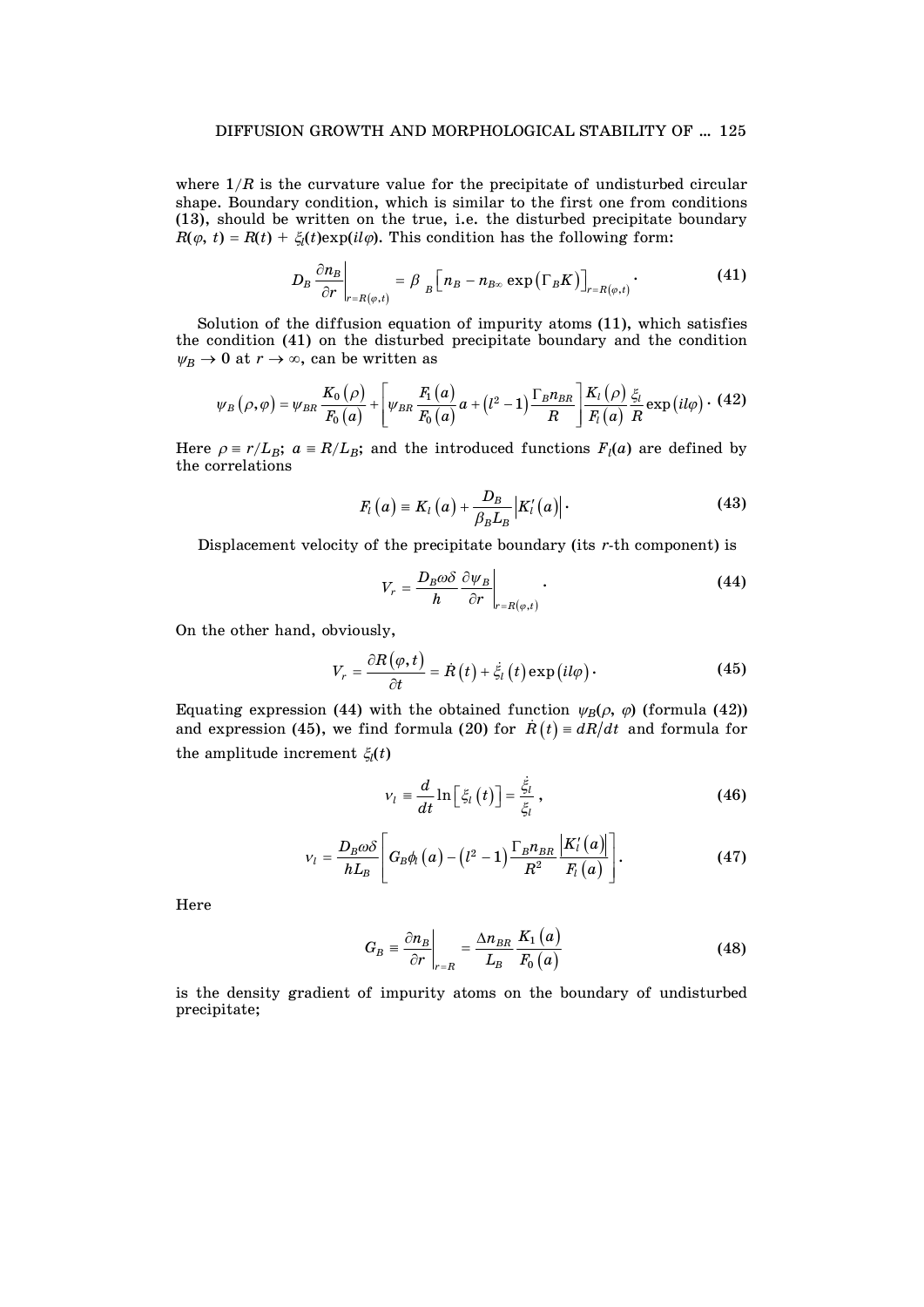$$
\phi_{l}(a) = \frac{F_{1}(a)}{K_{1}(a)} \frac{|K'_{l}(a)|}{F_{l}(a)} - \frac{|K'_{1}(a)|}{K_{1}(a)}.
$$
\n(49)

 Relative deformation of the precipitate shape is determined by the ratio  $\zeta_l/R$ . Starting from the formulas (20), (46), (47), we write expression for the increment of  $\zeta_l/R$ 

$$
\mu_l = \frac{d}{dt} \ln \left[ \frac{\xi_l(t)}{R(t)} \right] = \frac{\dot{\xi}_l}{\xi_l} - \frac{\dot{R}}{R}, \qquad (50)
$$

$$
\mu_{l} = \frac{D_{B}\omega\delta}{hL_{B}}\left\{G_{B}\left[\phi_{l}\left(a\right)-\frac{1}{a}\right]-\left(l^{2}-1\right)\frac{\Gamma_{B}n_{BR}}{R^{2}}\frac{\left|K_{l}'\left(a\right)\right|}{F_{l}\left(a\right)}\right\}.
$$
(51)

 Let us write and analyze the correlations (47) and (51) for the case of the precipitate with a sufficiently small radius  $(R \ll L_B)$ 

$$
v_l = (l-1)\frac{D_B\omega\delta}{hR}\frac{1}{1+l D_B/\beta_B R}\bigg[G_B - l(l+1)\frac{\Gamma_B n_{BR}}{R^2}\bigg],
$$
(52)

$$
\mu_{l} = \frac{D_{B}\omega\delta}{hR} \frac{1}{1+l D_{B}/\beta_{B}R} \left\{ \left[ l \left( 1 - \frac{D_{B}}{\beta_{B}R} \right) - 2 \right] G_{B} - l \left( l^{2} - 1 \right) \frac{\Gamma_{B}n_{BR}}{R^{2}} \right\},
$$
 (53)

$$
G_B = \frac{\Delta n_{BR}}{K_0 R + D_B/\beta_B} \,. \tag{54}
$$

As seen from the formula (52), increment  $v_l$  contains two terms of different physical nature. The first term proportional to the density gradient of impurity atoms  $G_B$  leads to the rise of the harmonic amplitude  $\xi_l(t)$ . This rise is connected with the fact that asperity on the boundary of growing precipitate has the possibility to "gather" more impurity atoms than surrounding segments of the boundary, and therefore it can advance precipitate during growth. The second term proportional to the specific interphase energy of the boundary  $\sigma_B(\Gamma_B \sim \sigma_B)$  leads to the decrease in the amplitude  $\xi_l(t)$ . Really, since asperities have higher densities of impurity atoms than hollows, there are fluxes of impurity atoms from asperities to hollows, which reduce the distortion amplitude smoothing the boundary. And question about the stability of circular precipitate boils down to the following: what effect is found to be stronger.

Factor  $(l - 1)$  in formula (52) leads to  $v_l = 0$  at  $l = 1$ . This is connected with the fact that in the linear approximation over  $\xi_l/R \ll 1$  the first perturbation harmonic  $(l = 1)$  just leads to the shift of a circle (precipitate boundary) by  $\xi_1$ without distortion of the precipitate shape.

Condition of the *l*-th harmonic rise  $v_l > 0$ , which follows from formula (52), we will write in the form

$$
G_B > l(l+1) \frac{\Gamma_B n_{BR}}{R^2} \tag{55}
$$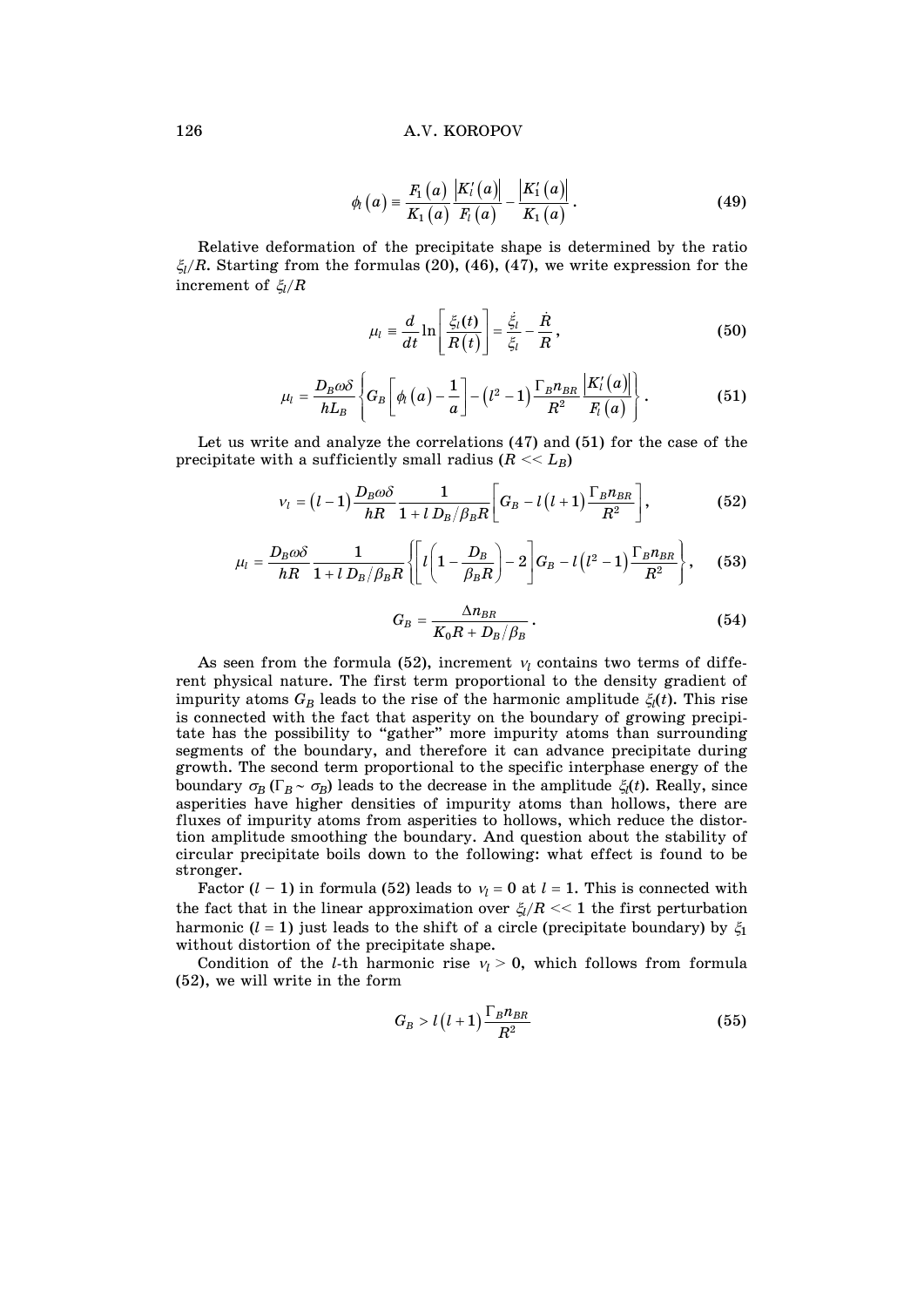## DIFFUSION GROWTH AND MORPHOLOGICAL STABILITY OF … 127

or, taking into account formulas (14), (17), and (54)

$$
\frac{R}{R^*} > l(l+1)\bigg(K_0 + \frac{D_B}{\beta_B R}\bigg) \frac{\exp\left(\Gamma_B/R\right)}{\exp\left(\Gamma_B/R^*\right) - \exp\left(\Gamma_B/R\right)} \frac{\Gamma_B}{R^*} \tag{56}
$$

and we will consider  $R > R^*$ . Then at  $R \to R^* + 0$  the right side of the inequality (56) infinitely increases due to the fact that denominator tends to  $+$  0, while its left side  $R/R^* \rightarrow 1$ , i.e. inequality (56) does not hold. This means that at  $R \to R^* + 0$  the precipitate shape is stable, and instability of the circular precipitate can be only for some finite distance of *R* from  $R^* (R > R^*)$ .

 Let us find the nucleation threshold of such instability of the precipitate shape, i.e. the threshold precipitate radius  $R_{C1}(l)$ , above which  $\xi_l(t)$  increases  $(\gamma > 0, l > 1)$ . For this, we will approximately solve the following equation:

$$
\frac{R}{R^*} = l(l+1)\left(K_0 + \frac{D_B}{\beta_B R}\right) \frac{\exp\left(\Gamma_B/R\right)}{\exp\left(\Gamma_B/R^*\right) - \exp\left(\Gamma_B/R\right)} \frac{\Gamma_B}{R^*},\tag{57}
$$

which in the case of small supersaturations (28), (29) takes the form

$$
\frac{R}{R^*} - 1 = l(l+1)\bigg(K_0 + \frac{D_B}{\beta_B R}\bigg). \tag{58}
$$

Neglecting the dependence of  $K_0$  on  $R$ , equation (58) is reduced to the quadratic one with respect to *R*, and its unique physical solution is the following:

$$
R_{C1}(l) = \frac{1}{2} \Big[ l(l+1) K_0 + 1 \Big] R^* + \left\{ \frac{1}{4} \Big[ l(l+1) K_0 + 1 \Big]^2 + l(l+1) \frac{D_B}{\beta_B R^*} \right\}^{1/2} R^* . (59)
$$

As seen from formula (59),  $R_{C1}(l)$  increases with the rise of *l*. Then instability of the circular precipitate during its growth occurs for the first time on the second harmonic  $(l = 2)$ . The corresponding threshold radius is equal to

$$
R_{C1}(2) = \left(3K_0 + \frac{1}{2}\right)R^* + \left[\left(3K_0 + \frac{1}{2}\right)^2 + \frac{6D_B}{\beta_B R^*}\right]^{1/2}R^*.
$$
 (60)

If the precipitate growth is limited by the diffusion of impurity atoms (i.e.  $D_B/\beta_B \rightarrow 0$ , formulas (59) and (60) take the form

$$
R_{C1}(l) = \left[l(l+1)K_0+1\right]R^*,\tag{61}
$$

$$
R_{C1}(2) = (6K_0 + 1) R^*.
$$
 (62)

 For the case of small supersaturations (28), (29), we will also find the threshold precipitate radius  $R_{C2}(l)$ , above which relative deformation of the precipitate shape  $\xi_l/R$  increases ( $\mu_l > 0$ ). This radius is defined by the equation following from formulas (53) and (54)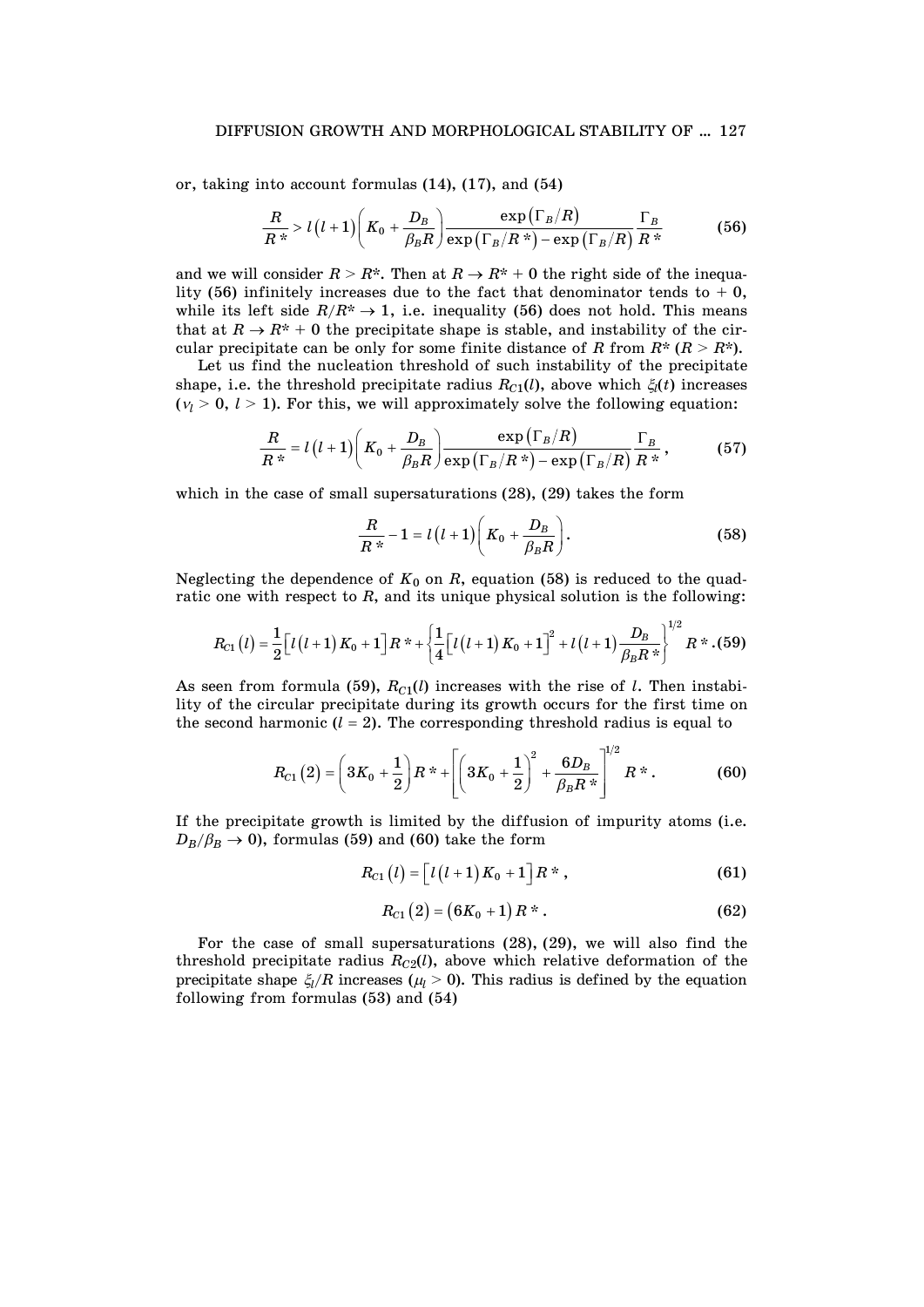### 128 A.V. KOROPOV

$$
\frac{R}{R^*} - 1 = \frac{l(l^2 - 1)}{l(1 - D_B/\beta_B R) - 2} \left(K_0 + \frac{D_B}{\beta_B R}\right).
$$
\n(63)

Neglecting the dependence of  $K_0$  on  $R$ , equation (63) at  $l > 2$  is reduced to the quadratic one with respect to *R*

$$
(l-2) R^{2} - \left[ l(l^{2}-1) K_{0} R^{*} + (l-2) R^{*} + l \frac{D_{B}}{\beta_{B}} \right] R - l(l^{2}-2) \frac{D_{B} R^{*}}{\beta_{B}} = 0 \tag{64}
$$

In the case  $l = 2$ , equation (64) has, obviously, unique negative root that is not physical. Thus, increase in the relative deformation of the precipitate shape  $\xi_l/R$  can occur starting from the third harmonic. Indeed, equation (64) has unique physical solution at  $l \geq 3$ 

$$
R_{C2}(l) = U_l R^* + (U_l^2 + V_l)^{1/2} R^*, \qquad (65)
$$

where

$$
U_{l} = l \frac{\left(l^{2} - 1\right) K_{0} + D_{B} / \beta_{B} R^{*}}{2(l - 2)} + \frac{1}{2},
$$
\n(66)

$$
V_l = \frac{l(l^2 - 2)}{l - 2} \frac{D_B}{\beta_B R^*}.
$$
 (67)

At  $l = 3$  formulas (65)-(67) give

$$
R_{C2}(3) = \left(12K_0 + \frac{1}{2} + \frac{3}{2}\frac{D_B}{\beta_B R^*}\right)R^* + \left[\left(12K_0 + \frac{1}{2} + \frac{3}{2}\frac{D_B}{\beta_B R^*}\right)^2 + 21\frac{D_B}{\beta_B R^*}\right]^{1/2}R^* \cdot (68)
$$

 Now we raise a question about the most fast increasing perturbation harmonic of the circular precipitate at  $R > R_{C1}(l)$ . In the case  $lD_B/\beta_B R \ll 1$ , where  $l \gg 1$  (developed instability), as it can be shown from formulas (17), (52), (54), for the number *l*\* of the most fast increasing harmonic and the corresponding harmonic wavelength  $\lambda^* = 2\pi R/l^*$  the following formulas take place

$$
l^* = \left[ R \frac{\exp\left(\Gamma_B/R^*\right) - \exp\left(\Gamma_B/R\right)}{3 \exp\left(\Gamma_B/R\right) \Gamma_B K_0} \right]^{1/2}, \tag{69}
$$

$$
\lambda^* = 2\pi \left[ \frac{3 \exp \left( \Gamma_B / R \right) \Gamma_B K_0 R}{\exp \left( \Gamma_B / R \right)^* - \exp \left( \Gamma_B / R \right)} \right]^{1/2} . \tag{70}
$$

In the case of small supersaturations (28), (29), formulas (69) and (70) give

$$
l^* = \left(\frac{R/R \cdot \text{m}}{3K_0}\right)^{1/2} \sim \left(\frac{R}{R \cdot \text{m}}\right)^{1/2},\tag{71}
$$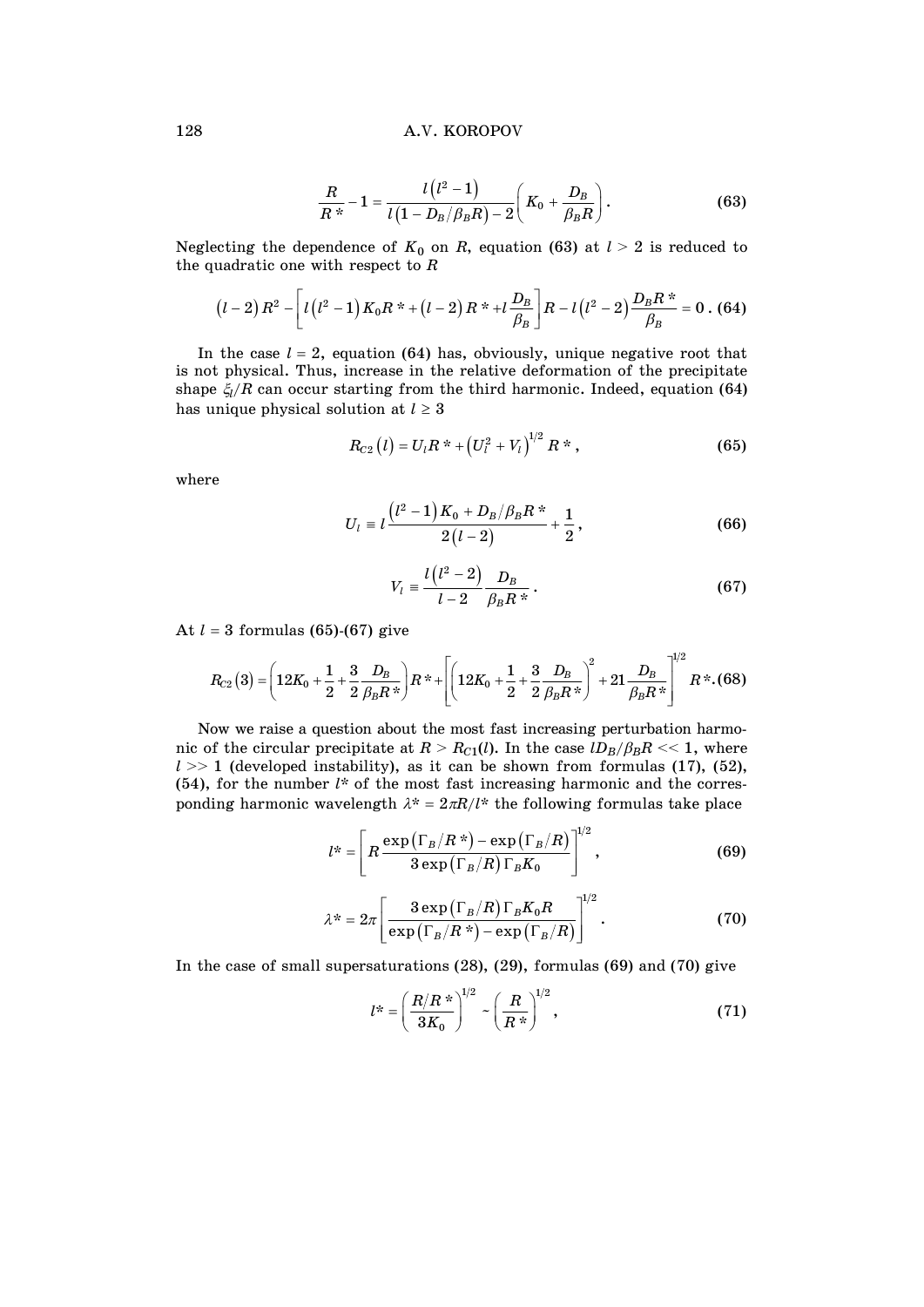$$
\lambda^* = 2\pi \left( 3K_0RR^*)^{1/2} - \left( RR^* \right)^{1/2} \,. \tag{72}
$$

The assumed condition  $l^*$  >> 1 ( $l^*$  > 10), as it follows from (71), in the case of small supersaturations holds sufficiently well at  $R/R^* > 1.5 \times 10^3$ . Since harmonic with the number *l*\* is the most fast increasing harmonic of the arbitrary perturbation of the precipitate shape, the relative contribution of this harmonic into the series expansion of distortion (39) increases. Due to this fact, the wavy distortion with the wavelength  $\sim \lambda^*$  will appear on the precipitate lateral surface.

# **5. CONCLUSIONS**

Thus, we have theoretically considered diffusion growth of two-dimensional precipitate of a new phase at the grain boundary of a finite thickness  $\delta$  with regard to diffusion fluxes of impurity atoms from the grain volume to the grain boundary. The growth rate of precipitate *dR/dt* (formulas (19)-(25)) is defined in different limiting cases for arbitrary supersaturations of a solid solution of impurity atoms in the grain boundary  $\Delta_B$ . The growth time of precipitate from radius  $R_1$  to radius  $R_2 \Delta t(R_1, R_2)$  (formula (27)) is obtained both in the case of small supersaturations (formulas (32)-(35)) and in the case of large supersaturations (formulas (36)-(38)).

 We have also carried out the linear analysis of the stability of circular precipitate of a small radius  $(R \ll L_B)$  during its growth  $(R > R^*)$  with respect to small arbitrary perturbations of its shape  $\Sigma_l \xi_l \exp(i l \varphi)$ ,  $\xi_l \ll R$  (formula (39)) subject to the surface kinetics of impurity atoms on the precipitate lateral surface (boundary condition (41)). The discussed further results (if other is not mentioned) are obtained in the case of small supersaturations of a solid solution of impurity atoms in the grain boundary  $(\Delta_B \ll 1)$ .

The threshold precipitate radii  $R_{C1}(l)$ ,  $R_{C2}(l)$ , above which, respectively, the amplitude of the shape perturbation  $\zeta_l/R$  (formula (59)) and the amplitude of the relative shape deformation  $\xi_l(t)/R(t)$  (formulas (65)-(67)) of the precipitates rise, are determined. Instability of circular precipitate for an arbitrary value of  $D_B/\beta_B$  occurs for the first time on the second harmonic  $(l = 2)$ , the corresponding threshold radius  $R_{C1}(2)$  is given by the formula (60). Increase in the relative shape deformation  $\zeta_l/R$  begins on the third harmonic ( $l = 3$ ), the value of  $R_{C2}(3)$  is defined by the formula (68). As follows from formulas (59), (65)-(67), rise of the importance of the surface kinetics in the impurity atom transport to the precipitate (increase in the ratio  $D_B/\beta_B$ ) leads to the increase in the threshold radii  $R_{C1}(l)$  and  $R_{C2}(l)$ .

 The number of the most fast increasing harmonic *l*\* (formula (69)) and the corresponding harmonic wavelength  $\lambda^*$  (formula (70)) are obtained in the case of the developed shape instability of the precipitate (instability on the harmonics with the numbers  $l \gg 1$ ) at arbitrary supersaturations of a solid solution of impurity atoms in the grain boundary  $\Delta_B$ . Here we assumed that  $lD_B/\beta_B R \ll 1$ . In the case of small supersaturations ( $\Delta_B \ll 1$ ), *l*\* and  $\lambda$ \* are represented by the formulas (71) and (72), respectively.

 The author is grateful to the academician of NASU V.E. Storizhko for the research support.